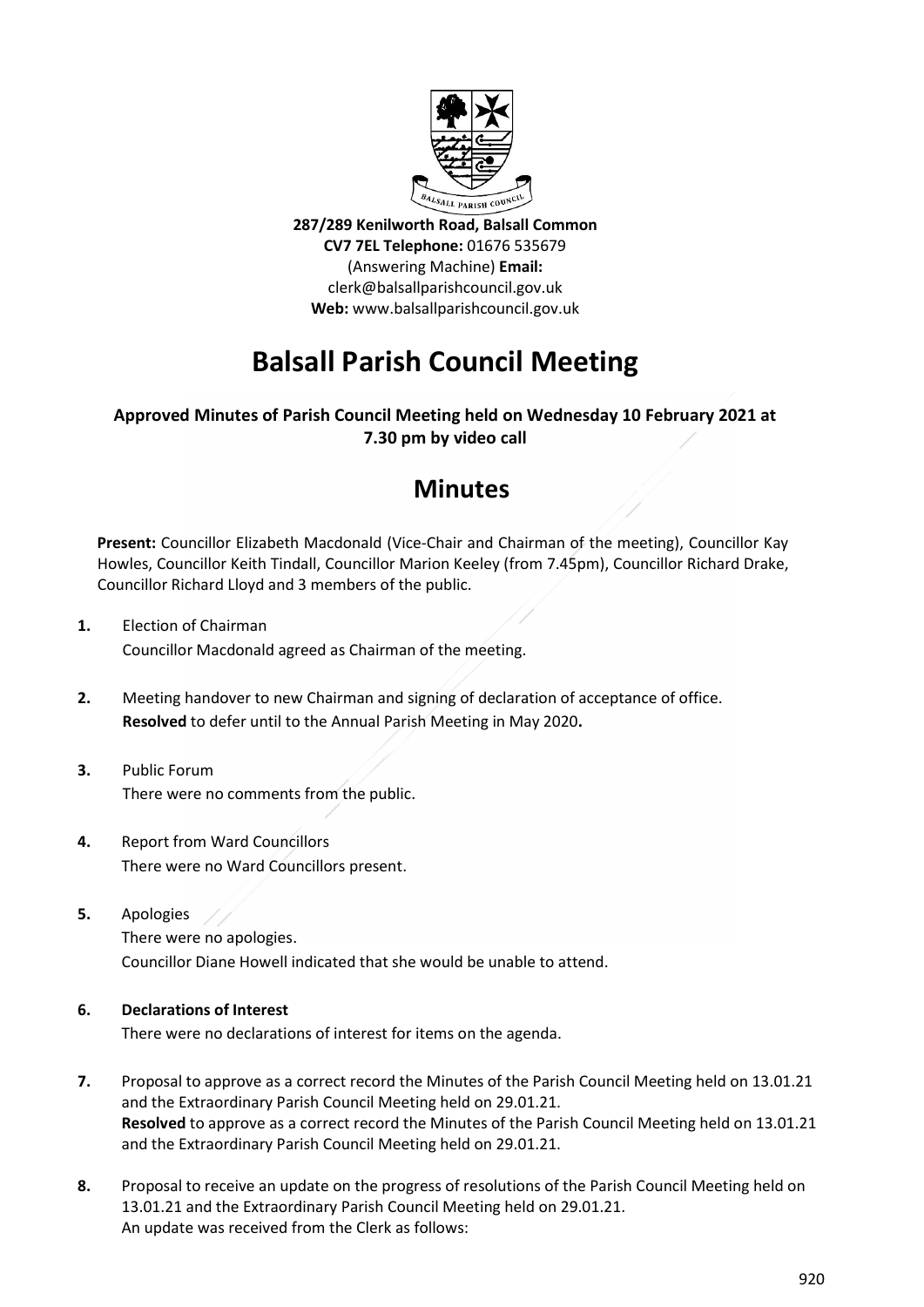13.01.21 Item 12 - Precept has been submitted to SMBC and in response, confirmation has been provided that the calculations are correct.

 13.01.21 Item 9.3 - Regarding the selection of a grounds maintenance contractor subject to satisfactory references – this has now taken place and Fairways Contracting Ltd have been appointed and will start 1 March 2020.

 13.01.21 Item 1 Public Forum. Councillor Keith Tindall has spoken to the Head of Food Operations to confirm that Coop have vehicle and pedestrian access between Station Road through Hazel Place to the Coop.

- 9. Proposal to note delegated actions. Resolved to note delegated actions.
- 10. Proposal to advertise casual vacancy and if unsuccessful, to seek to co-opt to fill vacancies. Resolved to advertise casual vacancy and if unsuccessful, to seek to co-opt to fill vacancies.
- 11. Proposal to receive a verbal update on progress on the council's Action Plan 2020/21 of strategic projects:
	- i. Creating a vision and design for the centre of Balsall Common

Proposal to receive a project update report from the Councillors representing the Parish Council on the Balsall Common Village Centre Working Group.

Resolved to acknowledge the report of the Working Group Chair (circulated) as the project update. Urban Silence will produce a further update at the 4th March Working Group meeting.

12. Proposal to write to West Midlands Police Rural Team to request they follow up reports of antisocial behaviour in vehicles, with 'dough-nutting' and 'drifting' at the roundabout near the site of JLR, Fen End. The lanes leading onto this roundabout are regularly used by walkers, horse – riders and cyclists (Designated Cycle Route) and such behaviour poses a threat to the safety of other users.

 Resolved to write to West Midlands Police Rural Team to report the anti-social behaviour and request a response.

13. Accounts:

(13.1) Proposal to note the Bank Reconciliation for the period January 2021 and note the bank cash balance of £136,498.59.

Resolved to note the Bank Reconciliation for the period January 2021 and note the bank cash balance of £136,498.59.

(13.2) Proposal to note the Cashbook for January 2021.

Resolved to note the Cashbook for January 2021.

(13.3) Proposal to approve the list of Regular Payments made using General Power of Competence for January 2021 as listed below.

Resolved to approve the list of Regular Payments made using General Power of Competence for January 2021 as listed below.

| Date     | SO/D | Pavee      | <b>Budget</b>                       | Gross  | <b>VAT</b> |
|----------|------|------------|-------------------------------------|--------|------------|
|          |      |            |                                     |        |            |
| 04.01.21 | SO   | R Westwood | Administration/Office rent          | 635.00 |            |
| 06.01.21 | DD   | Vodafone   | Administration/Telephone & Internet | 4.17   |            |

(13.4) Proposal to note the following invoices for payment using General Power of Competence.

Resolved to note the following invoices for payment using General Power of Competence.

| Date                                                                                                            | Cheque   | Payee                                       | <b>Budget</b>                         | Gross    | <b>VAT</b> |  |
|-----------------------------------------------------------------------------------------------------------------|----------|---------------------------------------------|---------------------------------------|----------|------------|--|
|                                                                                                                 | no./bacs |                                             |                                       |          |            |  |
| 10.02.21                                                                                                        | 300032   | Birmingham Diocesan Multi-                  | Grants/Donations                      | 2,800.00 |            |  |
|                                                                                                                 |          | <b>Academy Trust</b>                        |                                       |          |            |  |
| 10.02.21                                                                                                        | bacs     | WALC                                        | Personnel/Training (RD, EM & JPE)     | 102.00   | 17.00      |  |
| 10.02.21                                                                                                        | bacs     | Pied Piper Pest & Wildlife Mgt              | Cemetery/Grounds maintenance          | 102.00   | 17.00      |  |
|                                                                                                                 |          | NOTE FOR APPROVAL FOR FOLLOWING TRANSACTION |                                       |          |            |  |
| Virement from Admin/Room hire of £300 to Admin/Printing Stationery & postage and £100 to Admin/Office furniture |          |                                             |                                       |          |            |  |
| 10.02.21                                                                                                        | bacs     | <b>Viking Direct</b>                        | Administration/Printing, stationery & | 160.87   | 65.29      |  |
|                                                                                                                 |          |                                             | postage                               |          | inc.       |  |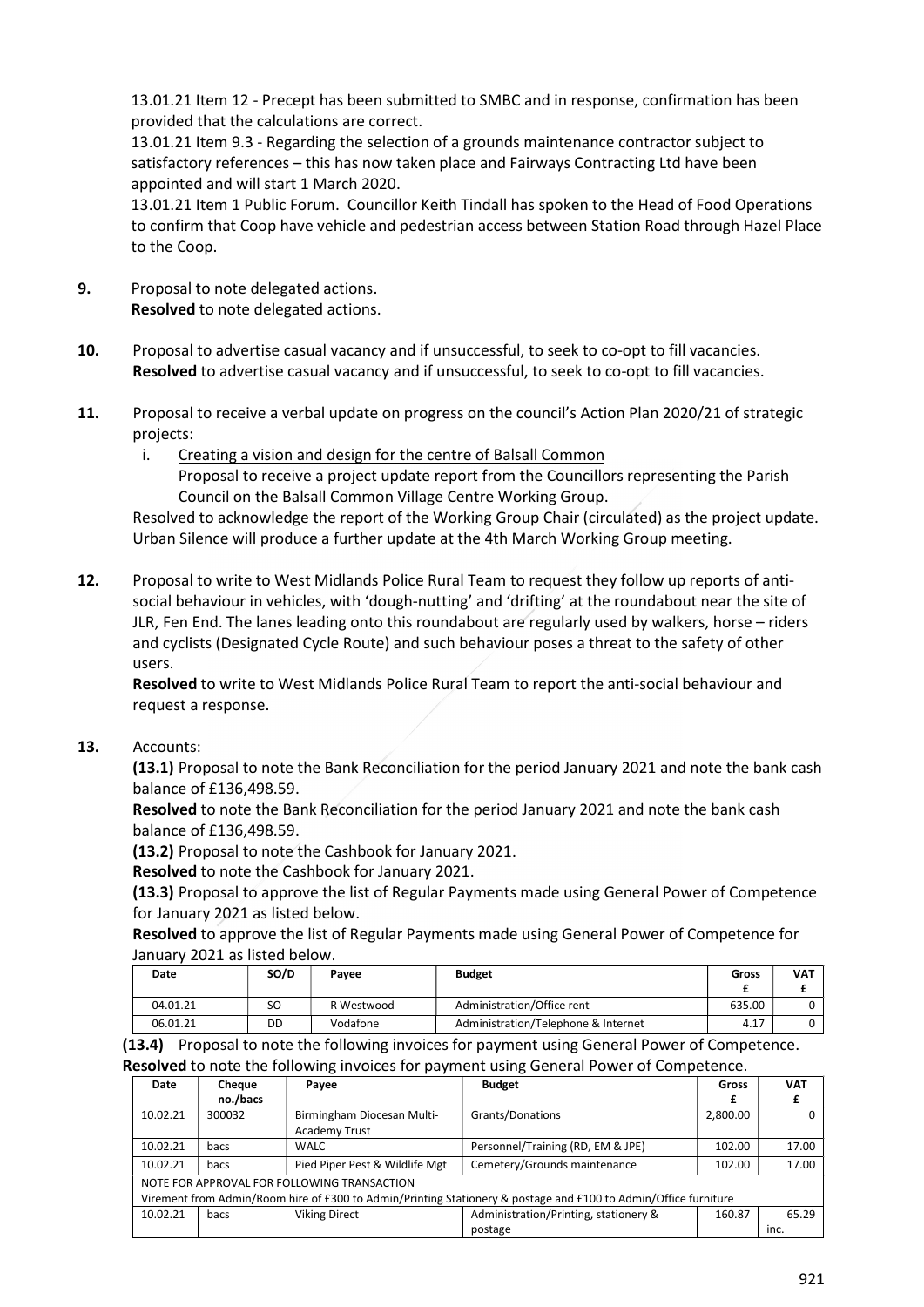|          |      |               | Administration/Office furniture | 165.48 | above |
|----------|------|---------------|---------------------------------|--------|-------|
| 10.02.21 | bacs | , Parry-Evans | Staff, salaries, pension        |        |       |

- 14. Proposal to nominate a second signatory to the Smart Pension account to replace Andrew Burrow. Resolved to nominate Councillor Drake as a second signatory for the Smart Pension account to replace Andrew Burrow.
- 15. Proposal to note the grant of £561 payable in 2021/22 from SMBC as compensation for the additional cost of Local Council Tax Support (LCTS). Resolved to note the grant of £561 payable in 2021/22 from SMBC as compensation for the additional cost of Local Council Tax Support (LCTS).
- 16. Proposal to note that the appropriate sum for the purpose of section 137(4)(a) of the Local Government Act 1972 (the 1972 Act) for parish and town councils in England for 2021-22 is £8.41. This is the amount as a result from increasing the amount of £8.32 for 2020-2021 by the percentage increase in the retail index between September 2019 and September 2020, in accordance with Schedule 12B to the 1972 Act.

 Resolved to note that the appropriate sum for the purpose of section 137(4)(a) of the Local Government Act 1972 (the 1972 Act) for parish and town councils in England for 2021-22 is £8.41.

17. Proposal to receive a verbal report from Councillor Macdonald regarding the SAC meeting held on 14 January 2021.

#### The verbal report was received.

 It was noted that the issue of publicising the Balsall Parish NDP Referendum should be resolved at the next Parish Council Meeting 10 March 2020. Cllrs Drake, Tindall and Macdonald together with the Clerk to bring forward proposals for the next meeting.

- 18. Proposal to recognise with a letter of thanks the Balsall Common Lions, volunteers, the medical team at Balsall Common and Meriden Group Practice and Andrew Burrow as volunteer Covid Champion for the fantastic efforts being made to support the community during the Covid 19 crisis. Resolved to recognise with a letter of thanks the Balsall Common Lions, volunteers, the medical team at Balsall Common and Meriden Group Practice and Andrew Burrow as volunteer Covid Champion for the fantastic efforts being made to support the community during the Covid 19 crisis. The letters to be personally directed where possible, Cllr Lloyd to assist the Clerk in identifying individuals.
- 19. Proposal to nominate a replacement trustee for the Lant Charity to replace Sandra Heard. Resolved that Councillors will consider community individuals that could be approached.
- 20. Proposal to receive an update on the clerk recruitment process from the Chair of Staffing Committee.

Councillor Macdonald advised that the panel are to interview candidates on 11 February and the successful candidate will subsequently be invited to a Zoom meeting to meet all Councillors.

#### 21. Correspondence

 (21.1) Letter from resident concerning dangerous traffic calming road surface on A452. Clerk to respond to advise the resident of the Fix My Streets app and to copy to Alison McGrory SMBC and Borough Ward Councillors.

 (21.2) Letter of thanks from Lady Katherine Leveson C of E Primary School for grant made. The letter was noted.

(21.3) SMBC briefing on the Commonwealth Games. Request to complete a questionnaire and circulate within the local community.

The correspondence was noted.